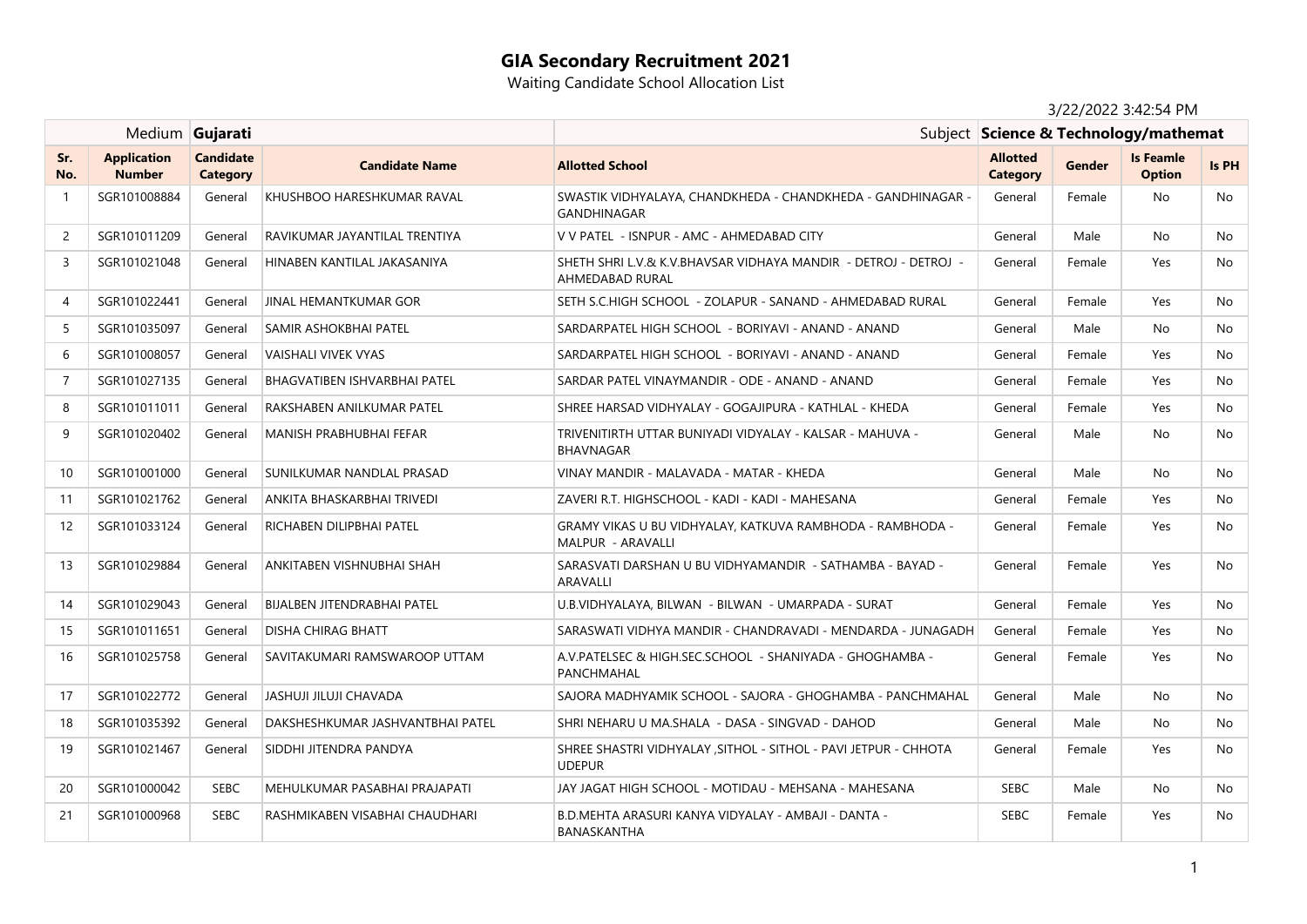# **GIA Secondary Recruitment 2021**

Waiting Candidate School Allocation List

## 3/22/2022 3:42:54 PM

|            |                                     | Medium Gujarati                     |                                    |                                                                                                | Subject Science & Technology/mathemat |        |                                   |       |
|------------|-------------------------------------|-------------------------------------|------------------------------------|------------------------------------------------------------------------------------------------|---------------------------------------|--------|-----------------------------------|-------|
| Sr.<br>No. | <b>Application</b><br><b>Number</b> | <b>Candidate</b><br><b>Category</b> | <b>Candidate Name</b>              | <b>Allotted School</b>                                                                         | <b>Allotted</b><br><b>Category</b>    | Gender | <b>Is Feamle</b><br><b>Option</b> | Is PH |
| 22         | SGR101015541                        | <b>SEBC</b>                         | SWETAL RAJESHKUMAR PRAJAPATI       | MGS HIGHSCHOOL - MALAV - KALOL - PANCHMAHAL                                                    | <b>SEBC</b>                           | Female | Yes                               | No    |
| 23         | SGR101003717                        | <b>SEBC</b>                         | MAUNABEN LAXMANBHAI CHAUDHARI      | THE NEW ENGLISH SCHOOL, VIRANIYA - VIRANIYA - LUNAWADA -<br><b>MAHISAGAR</b>                   | <b>SEBC</b>                           | Female | Yes                               | No    |
| 24         | SGR101021527                        | <b>SEBC</b>                         | CHETAN TULSIBHAI JETHVA            | SARVJANIK HIGH SCHOOL BILAKHADI - BILAKHADI - MAHUVA - SURAT                                   | <b>SEBC</b>                           | Male   | No.                               | No.   |
| 25         | SGR101009008                        | <b>SEBC</b>                         | HASMUKHBHAI DIPUBHAI CHAVDA        | AADIVASI MADHYAMIK SHALA,UCHAPAN - UCHAPAN - PAVI JETPUR -<br>CHHOTA UDEPUR                    | <b>SEBC</b>                           | Male   | No                                | No.   |
| 26         | SGR101013100                        | <b>SEBC</b>                         | KISHISHBEN MOHANBHAI BARAIYA       | SHRIMATI MANIBEN PATEL KANYA VIDHYALAY - CHHOTAUDEPUR -<br>CHHOTAUDEPUR - CHHOTA UDEPUR        | <b>SEBC</b>                           | Female | Yes                               | No    |
| 27         | SGR101033358                        | <b>SEBC</b>                         | MINABEN MOHANBHAI YADAV            | SHREE S H AND SMT.M.S.MAHETA U.B.HIGHSCHOOL CHICHADIYA -<br>CHICHADIYA - GARUDESHVAR - NARMADA | <b>SEBC</b>                           | Female | Yes                               | No.   |
| 28         | SGR101025775                        | <b>ST</b>                           | TRUNALBHAI CHALUBHAI PATEL         | GYANDIP VIDHYALAY BHAMAIYA - BHAMAIYA - GODHRA - PANCHMAHAL                                    | <b>ST</b>                             | Male   | No                                | No.   |
| 29         | SGR101026139                        | <b>ST</b>                           | JAYESHBHAI VASANJIBHAI GAMIT       | B.H.MODI VIDYAMANDIR, BHARUCH - BHARUCH - BHARUCH - BHARUCH                                    | ST                                    | Male   | No.                               | No    |
| 30         | SGR101029080                        | <b>ST</b>                           | GIRISHKUMAR RAMANLAL PATEL         | SHRI SARVODAY VIDHYAMANDIR - MATARIYA VYAS - SHAHERA -<br>PANCHMAHAL                           | <b>ST</b>                             | Male   | No                                | No    |
| 31         | SGR101024778                        | <b>ST</b>                           | BHAVINIKUMARI RANJITBHAI PATEL     | S.B.PATEL MA.ANE U.MA SHALA - RANIPURA - GHOGHAMBA -<br>PANCHMAHAL                             | <b>ST</b>                             | Female | Yes                               | No.   |
| 32         | SGR101026856                        | <b>ST</b>                           | <b>HETALBEN DILIPBHAI PATEL</b>    | SHREE PILOO HOMY HIGH SCHOOL - MAHELAN - SHAHERA -<br>PANCHMAHAL                               | <b>ST</b>                             | Female | Yes                               | No    |
| 33         | SGR101025437                        | <b>ST</b>                           | KINNARI BALUBHAI CHAUDHARI         | SWASTIK HIGH SCHOOL - HIMATNAGAR - HIMATNAGAR - SABARKANTHA                                    | <b>ST</b>                             | Female | Yes                               | No    |
| 34         | SGR101027739                        | <b>ST</b>                           | BHOOMI HARISHBHAI KANTHRAJKAR      | SHREE BHOMANAND VIDHYALAY,NANI SARSAN - NANI SARSAN -<br>SANTRAMPUR - MAHISAGAR                | <b>ST</b>                             | Female | Yes                               | No    |
| 35         | SGR101029426                        | <b>ST</b>                           | MITALKUMARI GAJENDRABHAI CHAUDHARI | BHATPUR HIGH SCHOOL, BHATPUR - BHATPUR - VIRPUR - MAHISAGAR                                    | <b>ST</b>                             | Female | Yes                               | No    |
| 36         | SGR101027607                        | <b>ST</b>                           | KAJALKUMARI GOVINDBHAI CHAUDHARI   | ADIVASI MADHYAMIK SHALA - KALIYAKOTA - DEV.BARIYA - DAHOD                                      | ST                                    | Female | Yes                               | No    |
| 37         | SGR101033625                        | <b>ST</b>                           | MUKESHBHAI NARSINGHBHAI TAVIYAD    | GAYATRI MADHYAMIK SHALA - ZERJITGADH - LIMKHEDA - DAHOD                                        | <b>ST</b>                             | Male   | No.                               | No    |
| 38         | SGR101025587                        | <b>ST</b>                           | NIKITABEN LALLUBHAI CHAUDHARI      | SHREE DIVYAJYOT HIGHSCHOOL, HELODAR - HELODAR - MALPUR -<br>ARAVALLI                           | <b>ST</b>                             | Female | Yes                               | No.   |
| 39         | SGR101005873                        | <b>ST</b>                           | RADHIKAKUMARI NARPATBHAI VASAVA    | GRAM SEVA MA-U.MA VIDHYALAY - KARATH - JHALOD - DAHOD                                          | ST                                    | Female | Yes                               | No    |
| 40         | SGR101035335                        | <b>ST</b>                           | PIYUSHKUMAR DINESHBHAI BHABHOR     | ADIVASI MADHYAMIK SHALA - NAVAGAM - DAHOD - DAHOD                                              | ST                                    | Male   | No.                               | No.   |
| 41         | SGR101007010                        | <b>EWS</b>                          | HARESHKUMAR RAKESHBHAI SONI        | LOKNIKETAN VINAY MANDIR - VIRAMPUR - AMIRGADH - BANASKANTHA                                    | EWS                                   | Male   | No.                               | No.   |